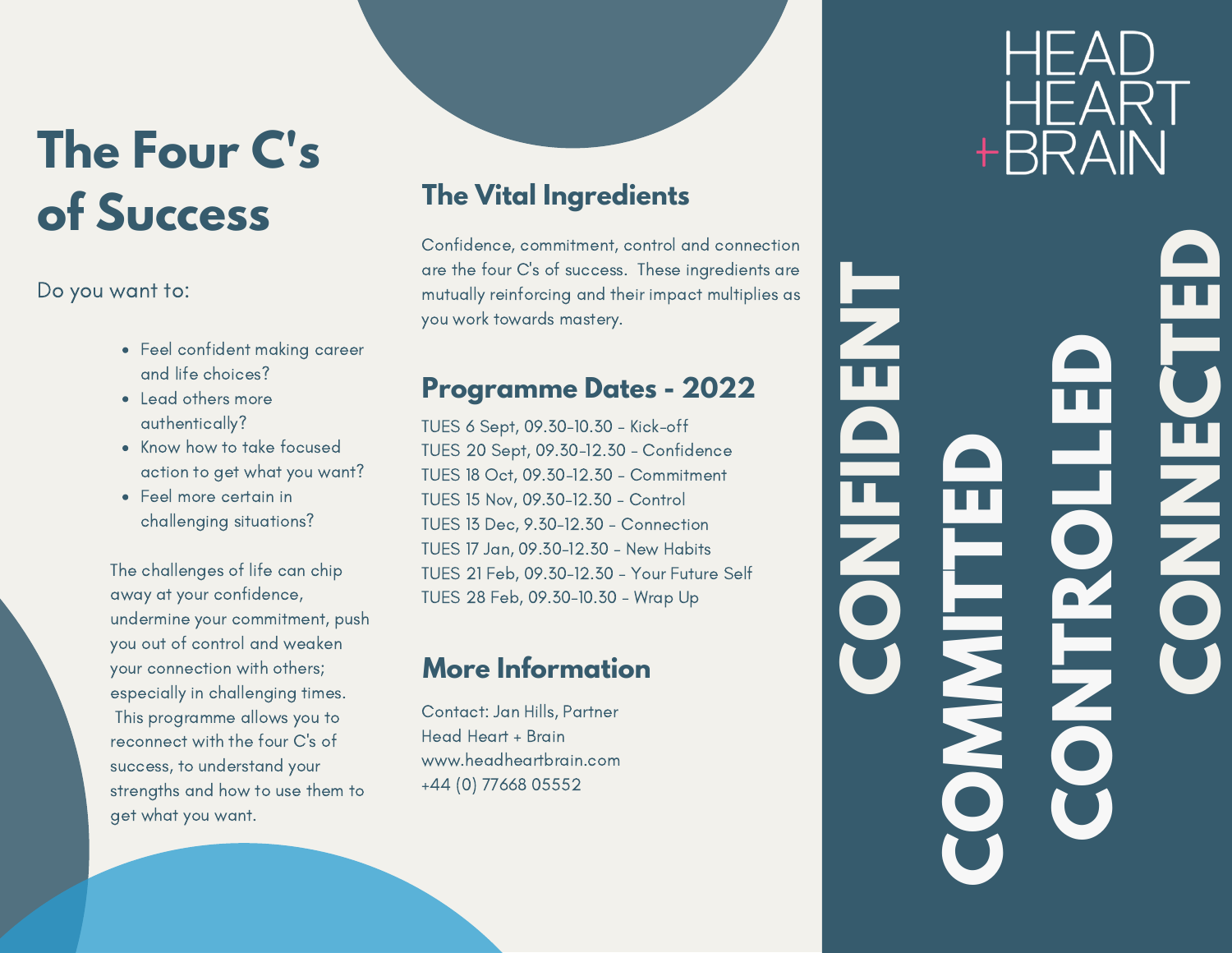# **What's required of you**

Each month you receive on-line materials including videos, practical tools and exercises. We ask you to review this material and then attend the virtual learning session. You will need 3 to 4 hours in total to complete this.

# **Coaching**

There are six, one to one (hour), coaching sessions focused on applying new knowledge in your role, making personal change and building confidence. The first of these will be a goal-setting session which includes analysis of a self assessment and help to set programme goals.

# **Facilitated Peer Learning**

In these sessions, you will share ideas and support and challenge each other around how you are embedding skills.





# **If in your most honest moments**

- Fear of failure is limiting you
- Aversion to risk is holding you back
- Negative self-talk is plaguing you
- Perfectionism is slowing your career
- Real self is hidden due to fear of judgement
- Inability to say no is creating overwhelm and potential burnout
- Worry about other people's opinions is keeping you from speaking up
- Performance is sabotaged by impostor syndrome

## Then this training is for you.

# **The investment**

On or before 31st May '22 - £5,500 + VAT - (early bird) 1st June '22 and after  $- E6,500 + VAT$